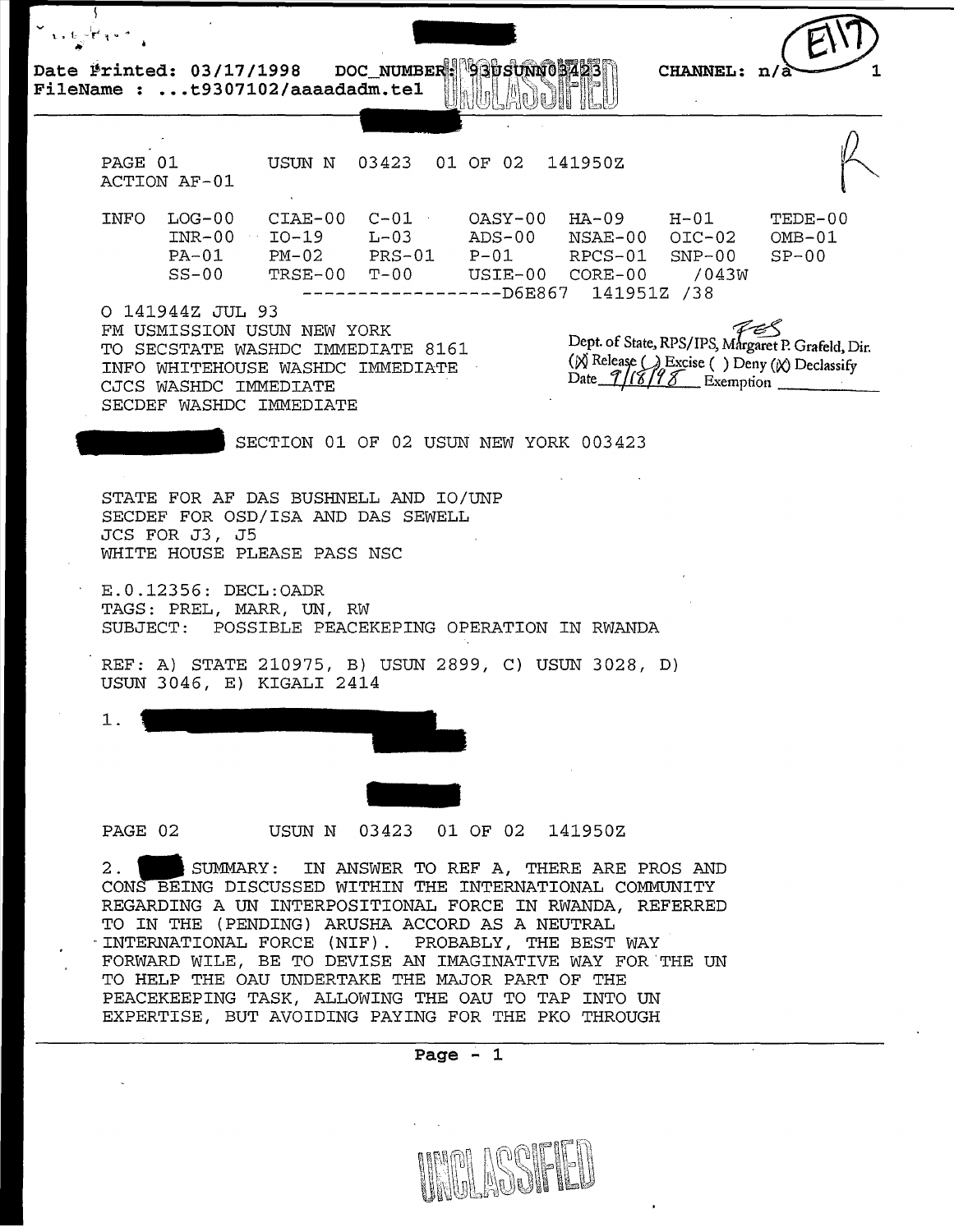

## Date Printed: 03/17/1998 DOC\_NUMBER: USUSUNN03423 CHANNEL: n/a **FileName : ... t9307102/aaaadadm.tel**

ASSESSMENTS ON UN MEMBER STATES. THIS NIF IS SEPARATE FROM, BUT COMPLEMENTARY TO, UNOMUR (THE OBSERVER AND MONITORING GROUP ON THE UGANDAN SIDE OF THE BORDER}. END SUMMARY.

## HISTORY

 $\sim$  4.5  $^{\circ}$ 

3. **1111** THIS CABLE WILL DISCUSS THE SECOND STAGE OF MULTILATERAL ACTION IN RWANDA. AS DOD AND STATE WILL RECALL, THE MANDATE AND OPERATING PRINCIPLES FOR THE FIRST STAGE--A BORDER MONITORING GROUP--WAS NEGOTIATED BY REPRESENTATIVES OF DOD/OSD/ISA, JCS, AND STATE'S AF AND IO BUREAUS WITH A HIGH LEVEL FRENCH DELEGATION IN NEW YORK JUNE 11 (REF B) . ONCE THE USG AND FRENCH HAD REACHED A CONVERGENCE OF VIEWS, THE FRENCH PRESENTED A TEXT TO THE SECURITY COUNCIL, WHICH WAS TAKEN UP IN INFORMAL CONSULTATIONS (REF C) AND ADOPTED (REF D) .

4. THE SECOND STAGE OF MULTILATERAL ACTION IN RWANDA CANNOT BE THOROUGHLY ANALYZED UNTIL AN AGREEMENT



PAGE 03 USUN N 03423 01 OF 02 141950Z BETWEEN THE PARTIES TO THE CONFLICT IS FINALIZED AND SIGNED AT ARUSHA, TANZANIA. THE ARUSHA ACCORD MAY BE SIGNED BY THE RWANDAN GOVERNMENT AND THE RWANDAN PATRIOTIC FRONT (RPF} AS EARLY AS JULY 15. REPORTEDLY, THE ACCORD WILL CALL FOR THE UN TO SEND A NEUTRAL INTERNATIONAL FORCE (NIF} TO INTERPOSE ITSELF IN THE 70-MILE WIDE BUFFER ZONE BETWEEN THE TWO FORCES' FRONT LINES. THIS WILL CREATE THE ATMOSPHERE OF STABILITY WHICH WILL ENABLE THE ALMOST ONE MILLION DISPLACED PERSONS TO RETURN SAFELY TO THEIR HOMES. THE OAU IS CURRENTLY IN THE BUFFER ZONE WITH A NEUTRAL MONITORING AND OBSERVING GROUP (NMOG}, WHICH BY ALL ACCOUNTS IS NOT/NOT DOING A VERY GOOD JOB.

PRD-13

5. **1111** THE PROPOSED NIF (ALTHOUGH NOT FULLY FLESHED OUT) SEEMS TO GO A LONG WAY TOWARDS FULFILLING THE CRITERIA IN PRD-13. A) THE THREAT TO INTERNATIONAL ORDER INCLUDES INTERNATIONAL AGGRESSION BY REBEL FORCES LOCATED ACROSS THE BORDER IN UGANDA AND A HUMANITARIAN

**Page** - 2



**1**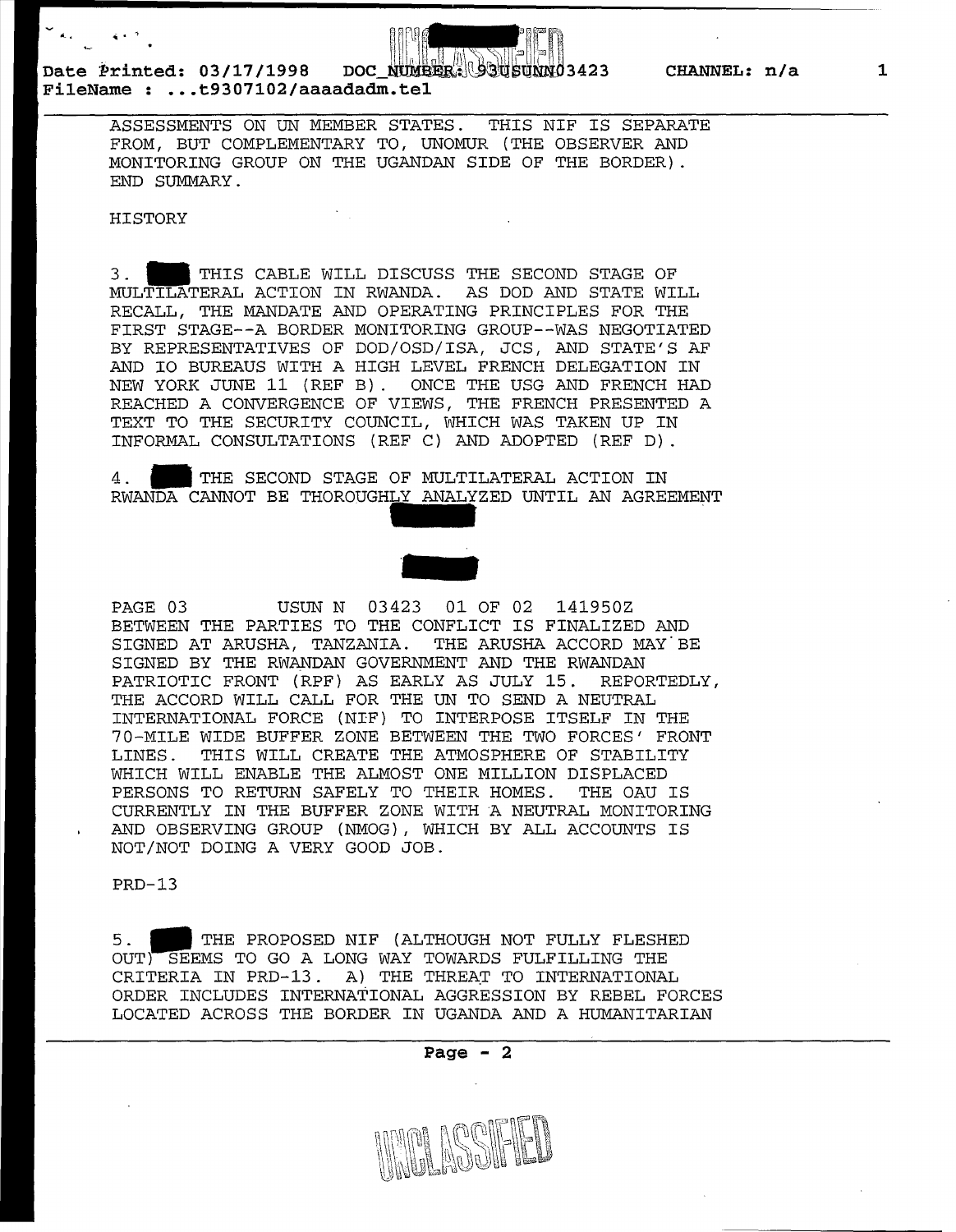Date Printed: 03/17/1998 DOC NUMBER: 08USUNN03423 CHANNEL: n/a **FileName : ...t9307102/aaaadad删记是儿别UUUILLU** 

DISASTER INVOLVING ALMOST ONE MILLION DISPLACED WHO HAVE FLED THEIR HOMES IN THE FACE OF VIOLENCE. B) THE INTERNATIONAL COMMUNITY OF INTEREST IS DEMONSTRATED BY THE PRESENCE OF OAU FORCES IN RWANDA, SECURITY COUNCIL RESOLUTION 846 ESTABLISHING A BORDER MONITORING GROUP, AND THE TANZANIAN-FACILITATED PEACE TALKS IN ARUSHA WHICH ARE OBSERVED BY SEVERAL CONCERNED COUNTRIES<br>INCLUDING THE U.S. C) THE CLEAR OBJECTIVES, WHI THE CLEAR OBJECTIVES, WHICH SHOULD BE CLARIFIED BY THE ARUSHA ACCORD, SEEM TO BE THE CITY TRIBANCE: THE OF VIOLENCE: THE<br>OF INTEREST IS DEMONST<br>ES IN RWANDA, SECURITY<br>ING A BORDER MONITORIN<br>TATED PEACE TALKS IN A<br>VERAL CONCERNED COUNTR<br>THE CLEAR OBJECTIVES,<br>HE ARUSHA ACCORD, SEEM



PAGE 04 USUN N 03423 01 OF 02 141950Z THOSE OF A CLASSICAL PEACEKEEPING OPERATION IN WHICH A CEASEFIRE EXISTS AND BOTH SIDES ACCEPT THE PKO. THIS PROPOSED FORCE DOES NOT APPEAR TO SPILL OVER INTO PEACE ENFORCEMENT. THE PEACEMAKING HAS ALREADY BEEN (ALMOST) ACCOMPLISHED BY THE TANZANIANS. D) THIS IS THE AREA WHERE SOME QUESTIONS REMAIN. PARTICULARLY, THE QUESTIONS OF FINANCING AND WHETHER THE MANDATE SHOULD BE TAKEN UP BY THE UN OR OAU ARE STILL AT ISSUE.

PRO

6. (U) THE SECRETARIAT, AS WELL AS SOME MEMBERS OF THE SECURITY COUNCIL AND THE DONOR COMMUNITY, ARE WILLING TO ACCEDE TO THE ANTICIPATED REQUEST FOR A UN-LED NIF. THEY SAY THERE IS A MORAL OBLIGATIO N FOR THE UN TO HELP BRING PEACEFUL SOLUTIONS TO CONFLICTS WHEN ASKED. THIS IS ONE CASE WHERE BOTH PARTIES ACTUALLY SEEM TO BE DISPLAYING THE WILL TO LAY DOWN THEIR ARMS AND MOVE TOWARDS A PEACEFUL SETTLEMENT, AS OPPOSED TO OTHER AREAS



ngama s⊚melEln NPage 18-1-

NNNN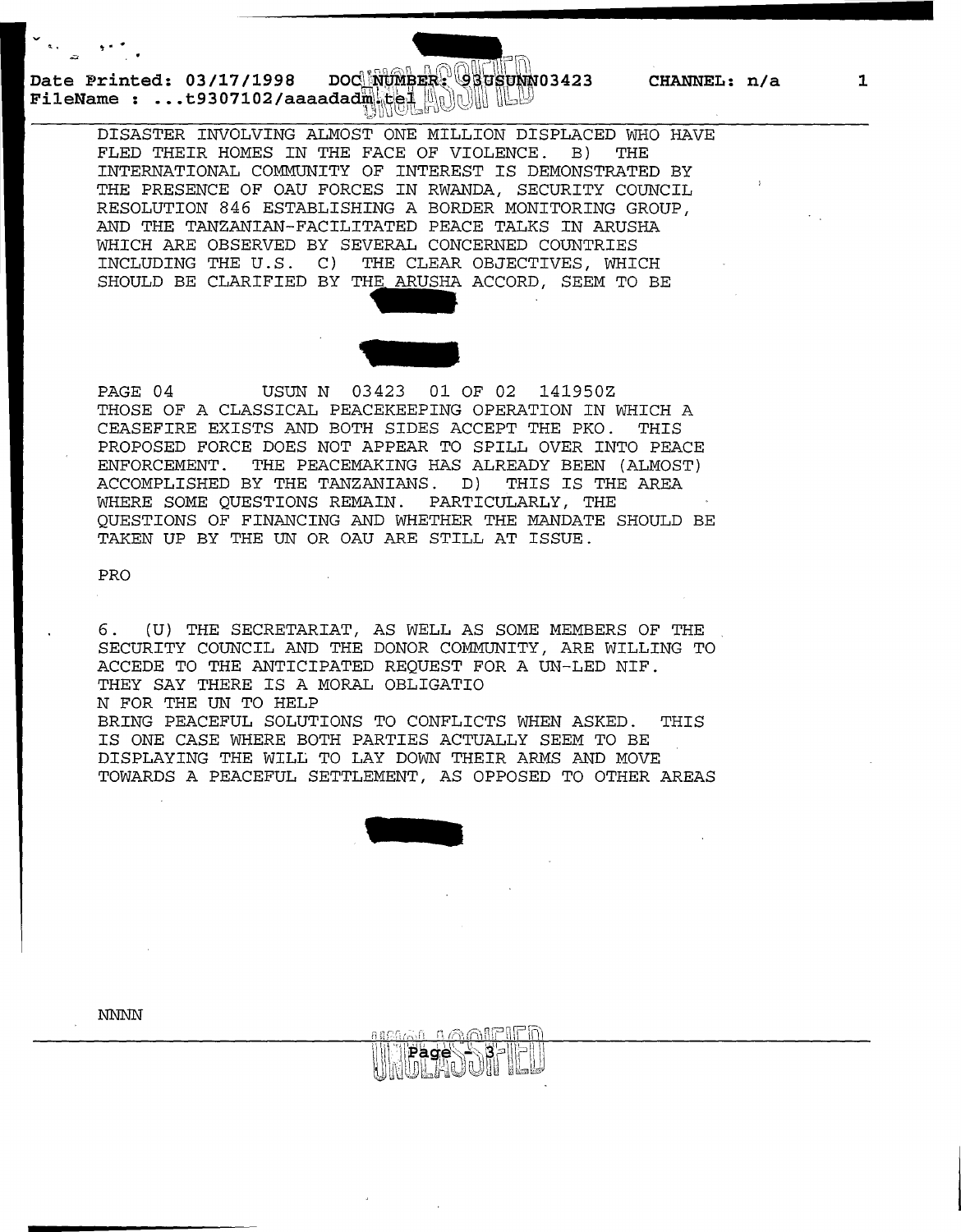Date 2rinted: 03/17/1998 DOC\_NUMBER 330SUNN03423 CHANNEL: n/a<br>FileName : ...t9307102/aaaadadm.ter

PAGE 01 ACTION AF-01 INFO LOG-00 INR-00 PA-01  $SS-00$ USUN N 03423 02 OF 02 141950Z CIAE-00 C-01 OASY-00 HA-09 H-01 I0-19 L-03 ADS-00 NSAE-00 OIC-02 PM-02 PRS-01 P-01 RPCS-01 SNP-00 TRSE-00 T-OO USIE-00 CORE-00 /043W ------------------D6E86C 141951Z /38 0 141944Z JUL 93 FM USMISSION USUN NEW YORK TO SECSTATE WASHDC IMMEDIATE 8162 INFO WHITEHOUSE WASHDC IMMEDIATE CJCS WASHDC IMMEDIATE SECDEF WASHDC IMMEDIATE SECTION 02 OF 02 USUN NEW YORK 003423 STATE FOR AF DAS BUSHNELL AND IO/UNP SECDEF FOR OSD/ISA AND DAS SEWELL JCS FOR J3, JS WHITE HOUSE PLEASE PASS NSC E.0.12356: DECL:OADR TAGS: PREL, MARR, UN, RW SUBJECT: POSSIBLE PEACEKEPING OPERATION IN RWANDA (E.G. ANGOLA, BOSNIA, GEORGIA) WHERE THE GOODWILL OF THE PROTAGONISTS IS QUESTIONABLE. THE CEASEFIRE HAS BEEN HOLDING FOR QUITE SOME TIME. UN PEACEKEEPERS IN RWANDA · WOULD HAVE A REASONABLY GOOD CHANCE OF EFFECTIVELY PAGE 02 BRINGING PEACE TO MILLIONS OF SUFFERING PEOPLE. TURNING AWAY FROM THIS CALL FOR HELP COULD HAVE TRAGIC HUMAN CONSEQUENCES. USUN N 03423 02 OF 02 141950Z 7. (U) FINANCIALLY, THE SECRETARIAT REALIZES IT WILL COST LESS TO PUT A PKO IN PLACE FOR A LIMITED TIME ALLOWING THE POPULATION TO RETURN TO ITS VILLAGES, THAN TO PAY FOR THE FEEDING AND UPKEEP OF ONE MILLION PEOPLE IN REFUGEE CAMPS. TEDE-00  $OMB-01$  $SP-00$ 



**1**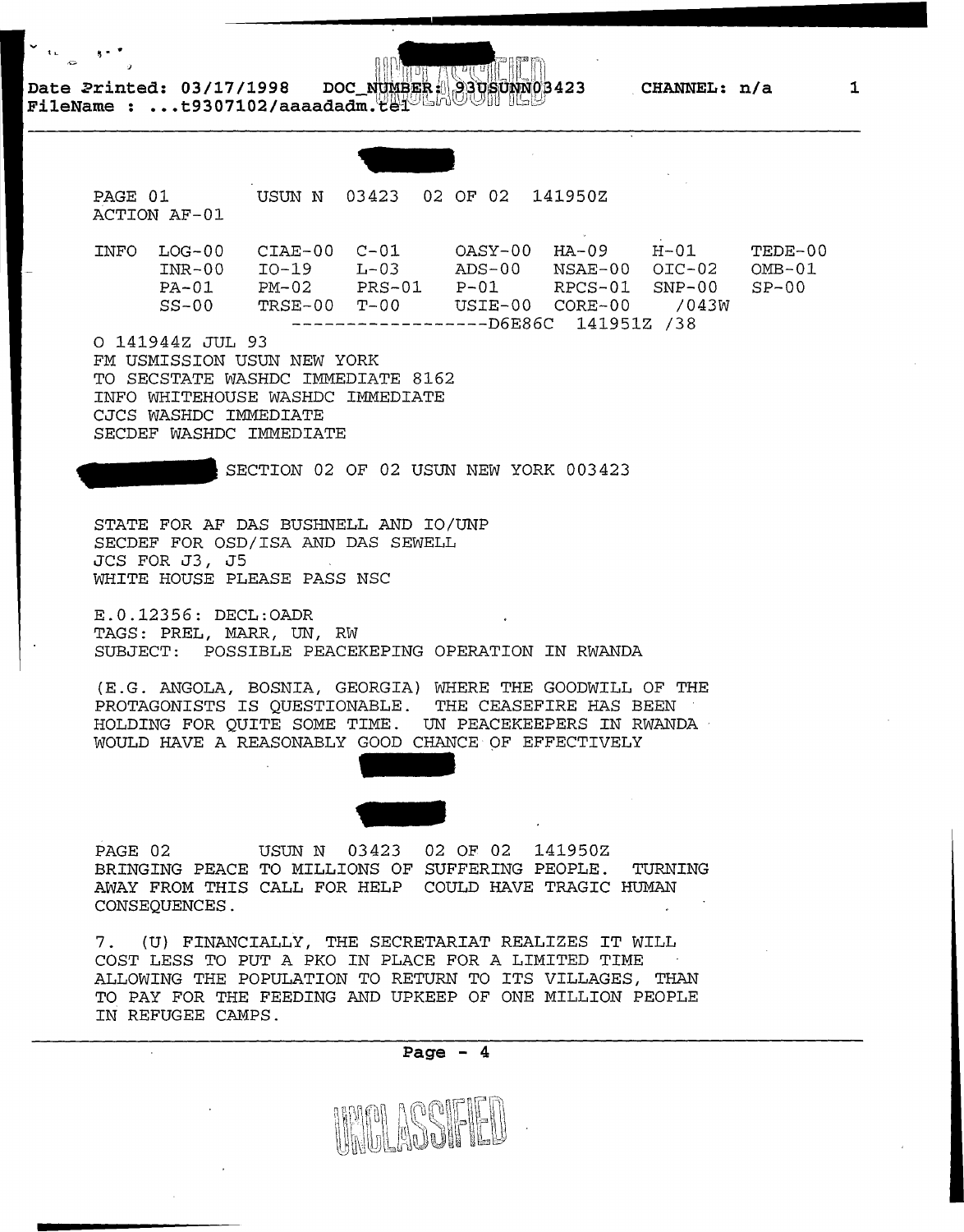

Date Printed: 03/17/1998 DOC NUMBER: **FileName : ... t9307102/aaaadadm.tel** 

> 8. SUPPORTING THE NEED FOR A UN ROLE, THIS POINT OF VIEW CITES THE POOR JOB THE OAU HAS BEEN DOING TO DATE. THE OAU HAS BEEN DRAGGING ITS FEET IN PROPOSING CONCRETE WAYS TO SHORE UP ITS OPERATION, DESPITE A VISIT BY A SECONDED OFFICER FROM UN DPKO. THERE ARE COMPLAINTS THAT THE OAU IS INEXPERIENCED, CORRUPT, INCOMPETENT, LACKING IN FUNDS, ETC. THE UN HAS THE EXPERTISE TO BE MORE EFFECTIVE. UN SYG BOUTROS-GHALI EXPRESSED THIS POINT OF VIEW TO THE PERMREPS OF FRANCE, BELGIUM AND THE U.S. IN THE SPRING. OF THE P-5, THE FRENCH ARE MOSTLY STRONGLY IN FAVOR OF HAVING A UN-LED PKO, SINCE THEY ARE STAUNCHLY AGAINST THE OAU, WHICH IS ALSO OUT OF FAVOR WITH THE GOR.

CON

CON<br>9. ARGUING ON THE OTHER SIDE OF THE COIN, RUSSLA<br>AND THE UK ARE LEARY OF UNDERWRITING ANOTHER COSTLY PKO. BOTH HAVE SAID THEY DO NOT HAVE PROBLEMS WITH THE MERITS OF THE FORCE, ONLY WITH THE FINANCING. HOWEVER,



PAGE 03 USUN N 03423 02 OF 02 141950Z RUSSIA MIGHT GO SO FAR AS TO VETO A RESOLUTION PUTTING THE BURDEN ON THE UN. ALSO, THE SECRETARIAT FEARS THE ARUSHA ACCORD'S REQUEST MAY BE FOR A BIGGER (READ "MORE EXPENSIVE") PKO THAN IS FEASIBLE. THEY MAY NOT BE ABLE TO RUSTLE UP THE REQUISITE NUMBER OF TROOP CONTRIBUTORS.

10. **1** PRD-13 DISCUSSES THE SIGNIFICANT CONTRIBUTION THAT REGIONAL ORGANIZATIONS CAN POTENTIALLY MAKE TO PEACEKEEPING ONCE THEY ENHANCE THEIR COMPETENE AND EXPERIENCE. BY HANDING THE RWANDA NIF TO THE UN, THE OAU LOSES AN OPPORTUNITY TO LEARN ON THE GROUND HOW PEACEKEEPING OPERATIONS SHOULD AND SHOULD NOT BE DONE. FAILURE TO LEARN QUICKLY, OF COURSE, RUNS THE RISK OF DISASTROUS CONSEQUENCES FOR THE LIVES AND WELL-BEING OF MILLIONS OF INNOCENT CIVILIANS.

IMAGINATIVE ALTERNATIVES NEEDED

11. **til** IF THE UN AND THE OAU CAN FIND A WAY TO RUN AN

**Page - 5**